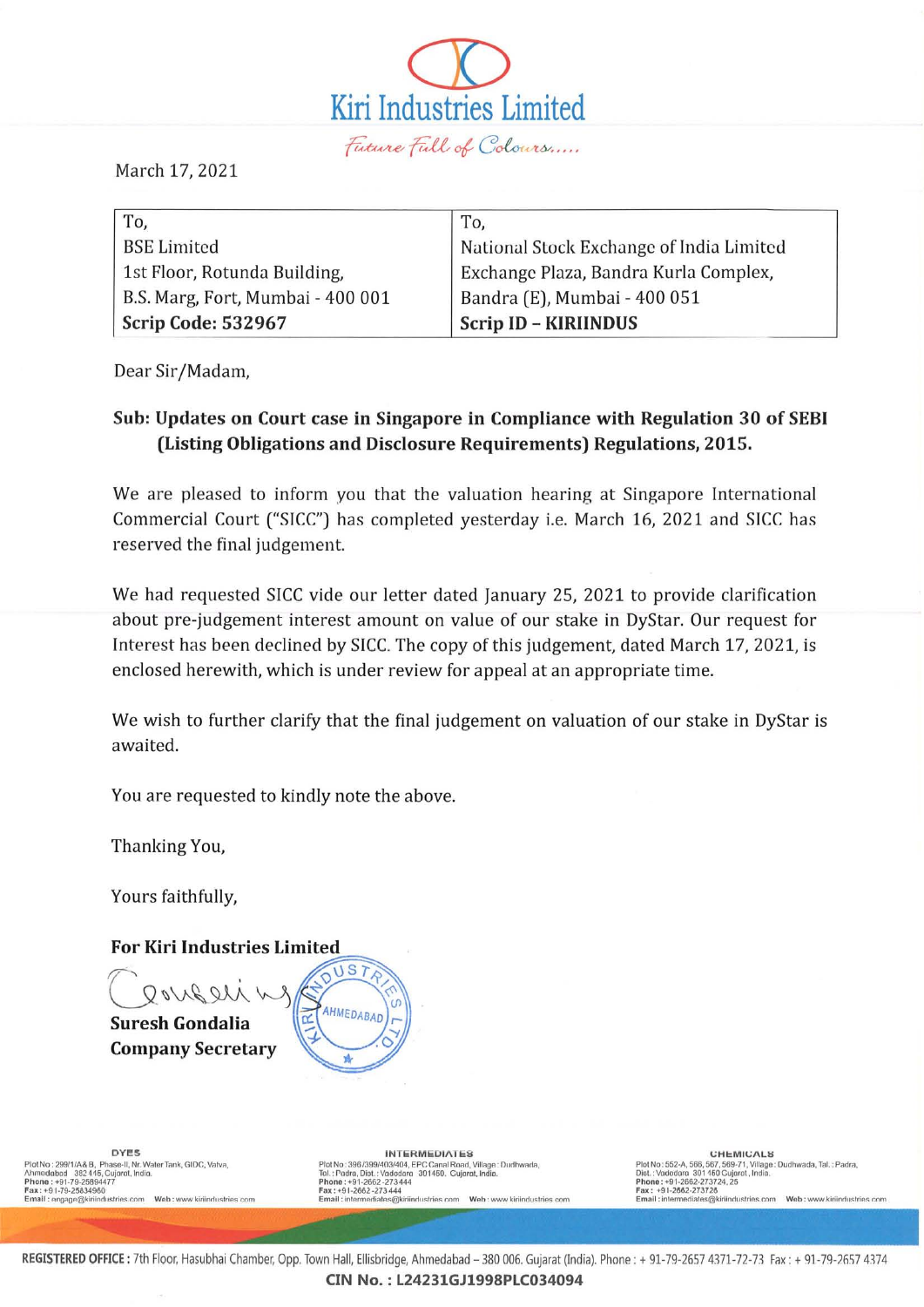## **IN THE SINGAPORE INTERNATIONAL COMMERCIAL COURT OF THE REPUBLIC OF SINGAPORE**

Suit No 4 of 2017

Between

Kiri Industries Ltd

… *Plaintiff*

And

- 
- (1) Senda International Capital Ltd
- (2) DyStar Global Holdings (Singapore) Pte Ltd

… *Defendants*

# **ORAL JUDGMENT**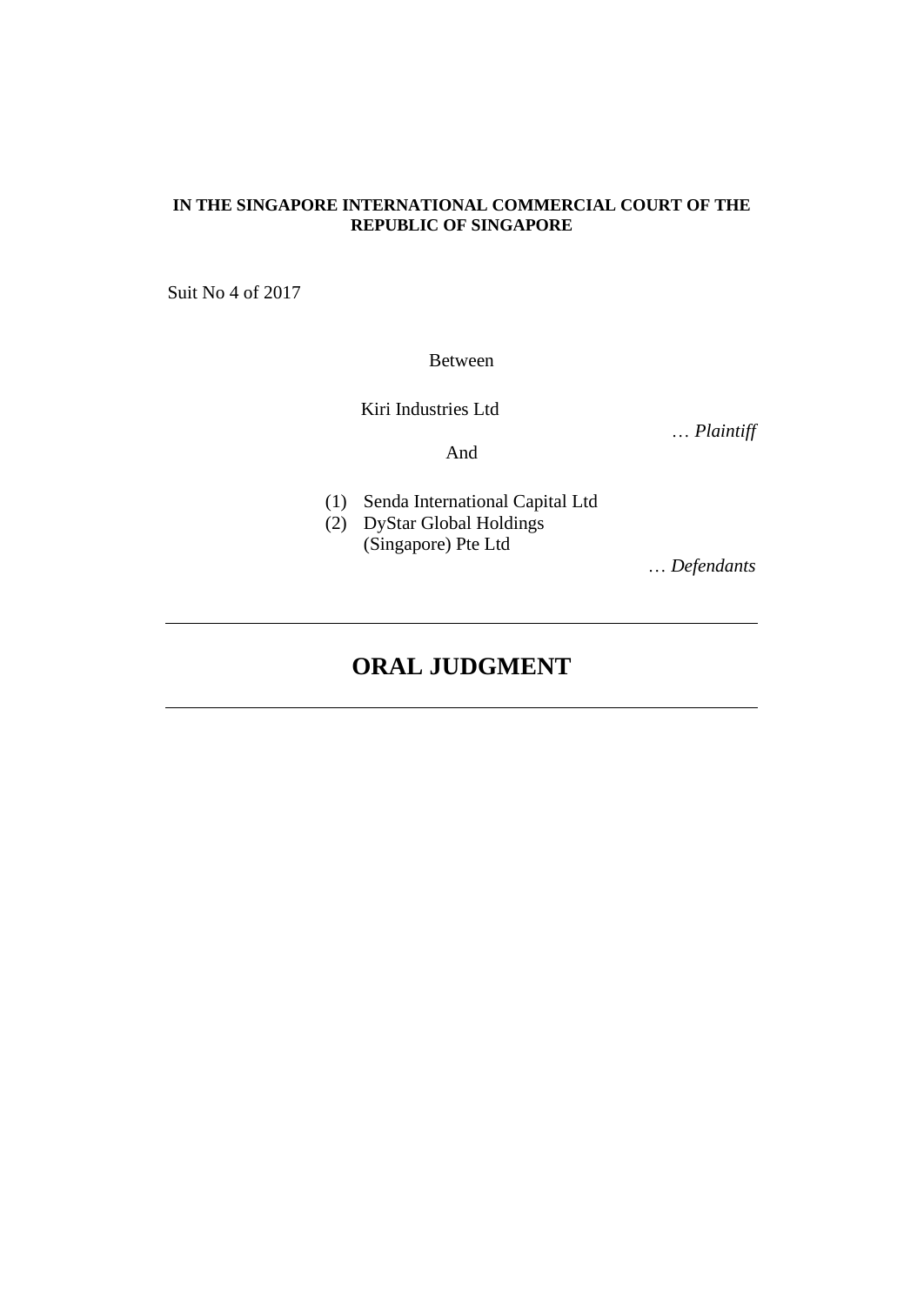**This judgment is subject to final editorial corrections approved by the court and/or redaction pursuant to the publisher's duty in compliance with the law, for publication in LawNet and/or the Singapore Law Reports.**

# **Kiri Industries Ltd v Senda International Capital Ltd and another**

Singapore International Commercial Court — Suit No 4 of 2017 Kannan Ramesh J, Roger Giles IJ and Anselmo Reyes IJ 16 March 2021

17 March 2021 Judgment reserved.

## **Kannan Ramesh J (delivering the judgment of the court):**

## **Introduction**

1 We adopt all the abbreviations and terms of reference used in our Judgment dated 21 December 2020 ("the Valuation Judgment"), as well as our earlier Judgment dated 3 July 2018 ("the Main Judgment") where appropriate.

2 In the Valuation Judgment, we provided an interim valuation of DyStar. We found DyStar's equity value as at the valuation date to be US\$1,636m, subject to adjustments to be made in light of the various risk events and transactions that affected DyStar's valuation. The parties' experts were ordered to provide their views on nine outstanding issues, and a revised valuation of DyStar.

3 On 25 January 2021, the parties' experts provided their joint expert report ("the Joint Expert Report") addressing those issues. This was accompanied by a letter from Kiri, seeking clarification on the issues of (a) pre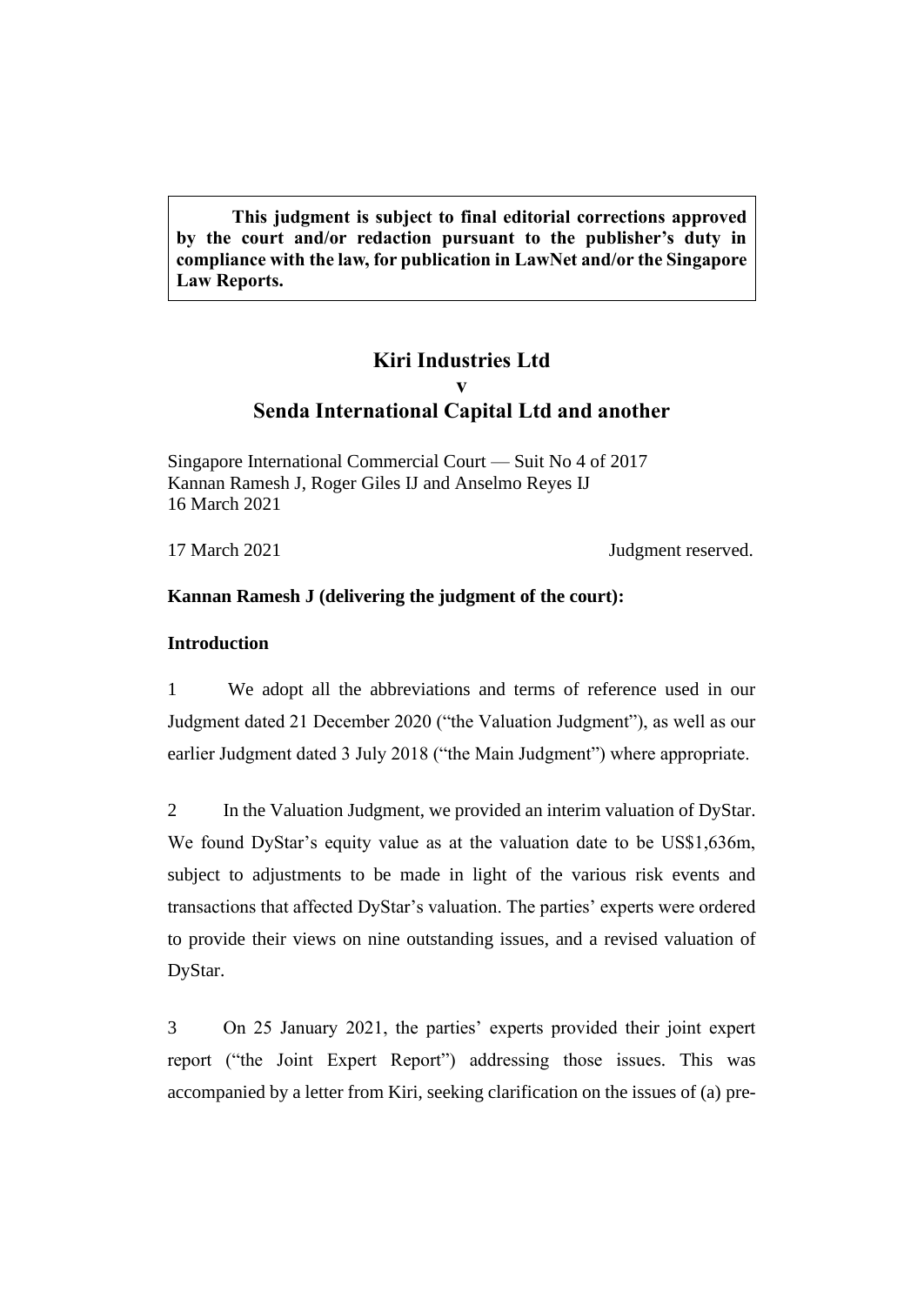judgment interest; and (b) the relief it is entitled to if Senda fails to comply with the buy-out order. This judgment addresses those issues. These are brief grounds which we may supplement if the need arises.

#### **Pre-judgment interest**

4 On the issue of pre-judgment interest, Kiri has queried whether it is "entitled to pre-judgment interest on the amount payable to it pursuant to the buy-out order, and if so, the date on which such interest should run". At paragraphs 773 to 779 of its closing written submissions in the valuation proceedings, Kiri clarified that it was "not seeking interest *qua* interest but an adjustment to the final purchase price as an element of compensation for the oppression". Kiri submitted that the adjustment to the value of the shares ought to run from the date of the Writ of Summons (*ie*, 26 June 2015), and proposed that the statutory default interest rate of 5.33% be used as a proxy for the rate of adjustment. In substance, Kiri seeks an enhancement in the value of DyStar's shares *as at the date of valuation* we have arrived at in the Valuation Judgment. Notably, Kiri did not state a cut-off date for the adjustment.

5 Pre-judgment interest cannot be awarded in an oppression claim. The judgment of the Court of Appeal in *Yeo Hung Khiang v Dickson Investment (Singapore) Pte Ltd and others* [1999] 1 SLR(R) 773 ("*Yeo*") at [41] makes this clear. This explains Kiri's clarification noted above. The Court of Appeal nonetheless accepted that the court has in an oppression claim the discretion to enhance or adjust the value of the shares to arrive at a fair and equitable result.

6 In our view, there is no basis to make an adjustment to the value of DyStar's shares in the present case. This is for four reasons.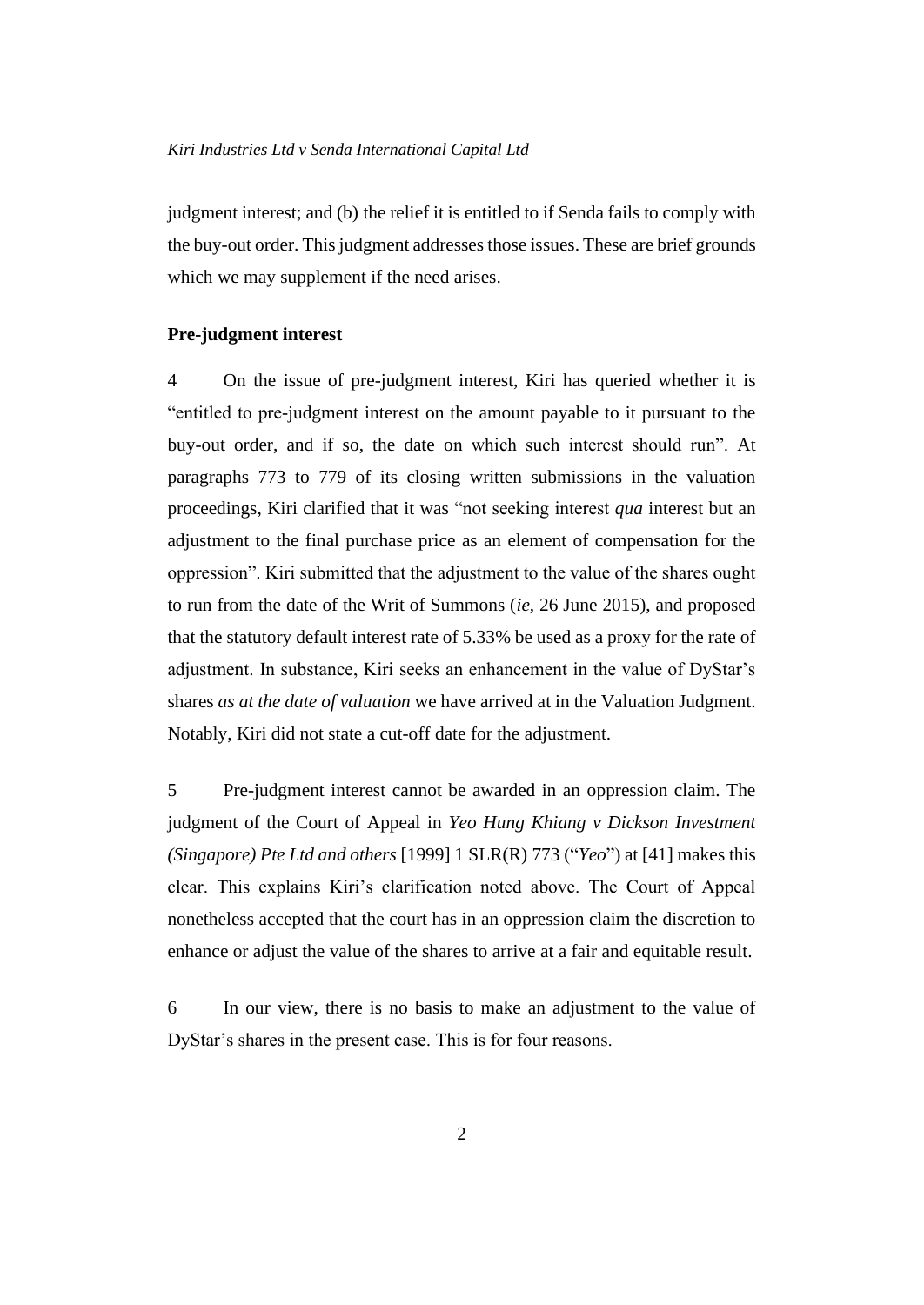7 First, the cases relied on by Kiri, where the court made a discretionary enhancement to share value, are readily distinguishable and do not provide a concrete basis for an adjustment of DyStar's value in the present case. The first case is *Yeo.* In *Yeo*, the court ordered the shares to be valued as at 1 October 1990 – this was the valuation date in that case. The order was made on 7 July 1995. On 11 April 1998, following the submission of the valuation report valuing the shares as at 1 October 1990, the court ordered the defendant to purchase the plaintiff's shares. There was therefore a significant interval of slightly more than seven years between the valuation date and the date of the buy-out order, *ie*, 1 October 1990 and 11 April 1998. Recognising this, the court awarded an enhancement in the value of the shares stated in the valuation report and explained as follows:

… for some seven years the petitioner was denied the benefit of his shareholding while the respondents seemingly plundered the company or siphoned off its profits to the respondent's other entities. To take no account of that would be tantamount to sanctioning wrongdoings and rewarding the oppressor. That would be to turn justice on its head.

A similar approach was taken in the other case relied on by Kiri, *Lim Ah Sia v Tiong Tuang Yeong and others* [2014] 4 SLR 140 ("*Lim*"). In *Lim*, there was again a gap of two years between the valuation date and the date of the buy-out order. The High Court made a discretionary adjustment to the share value to account for the interval. The key consideration in both cases was the significant interval between the valuation date and the date of the buy-out order.

8 In the present case, the valuation date and the date of the buy-out order are the same, as *per* the Main Judgment. As such, both *Yeo* and *Lim* do not assist Kiri. There is no interval between the valuation date and date of the buy-out order that warrants an uplift of the sort awarded in those cases. It is important to note that in both *Yeo* and *Lim*, the discretionary adjustment was made to take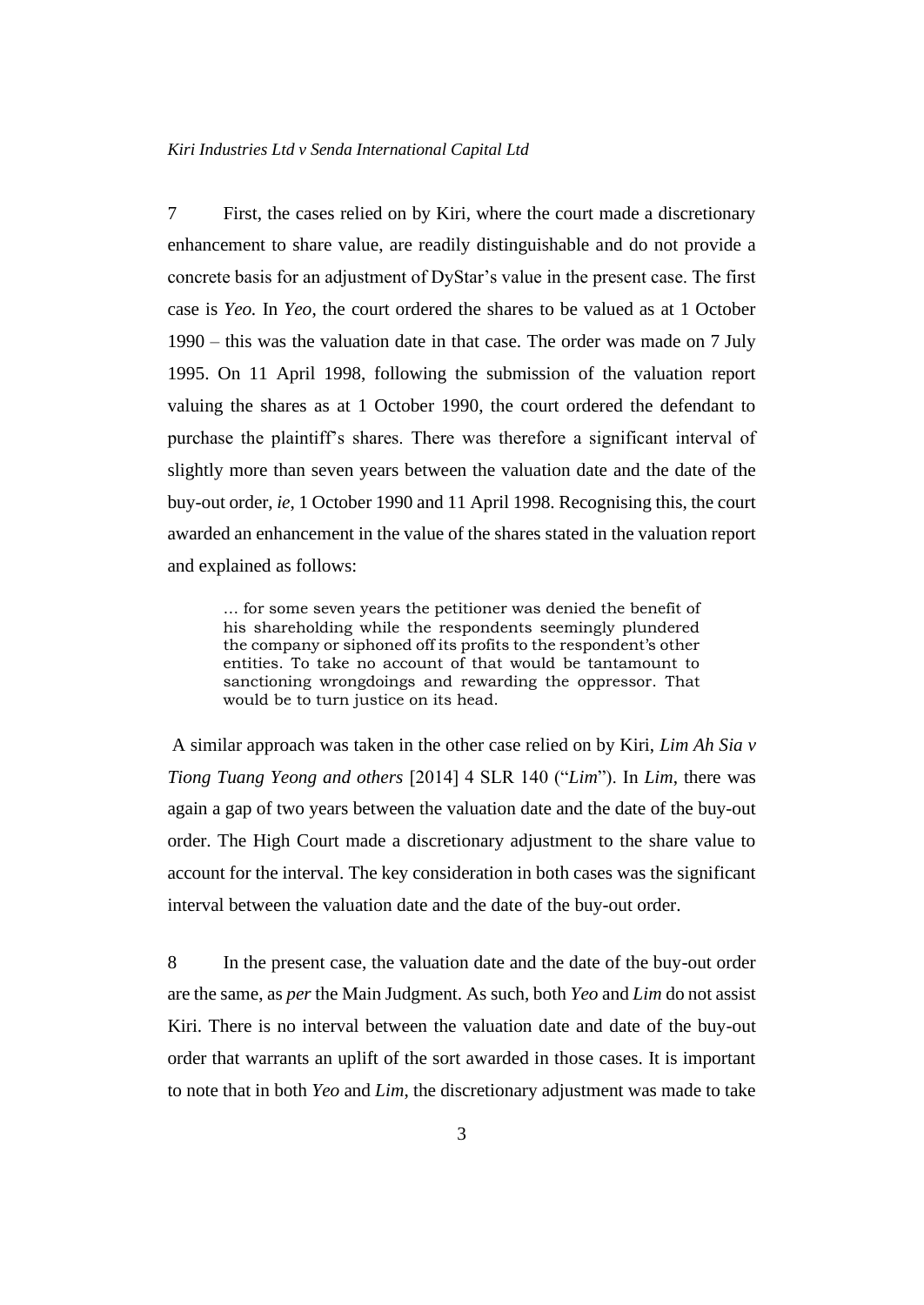#### *Kiri Industries Ltd v Senda International Capital Ltd*

into account *post valuation date* events relevant to the value of the shares. The court was of the view that the adjustment was necessary in order to update the valuation to reflect the value of the shares as at *the date of the buy-out order* so that the party being bought out was not being prejudiced by events that impacted the value of the shares in the interval. This consideration does not arise here as the valuation date and the date of the buy-out order coincide. In making the buyout order in the Main Judgment, we had considered the date of valuation and had decided that they should coincide.

9 This is important. As noted above, Kiri seeks an adjustment in the value of DyStar's shares *post-Writ*. Insofar as Kiri seeks an adjustment for the period *post-Writ* and *pre-valuation date,* the Main Judgment has taken this period and the events that occurred in this period into account by ordering that the valuation date and the buy-out date be the same. We note that this order was not challenged on appeal.

10 This leads us to our second reason. There is an evidential difficulty with Kiri's argument. Even if we are minded to discretionarily enhance the value of DyStar's shares on account of events *post-Writ* and *pre-valuation date*, we do not have any evidential basis to do so. The adjustments that we ordered to be taken into account in the Main Judgment and made in the Valuation Judgment relate to pre-valuation date events that had been pleaded and found to be true in the course of trial. These include, *inter alia*, Senda's oppressive acts and the Five Risk Events. However, Kiri has neither pleaded nor adduced any new evidence at trial pertaining to the relevant period for which it now seeks a discretionary adjustment. To illustrate, in its written closing submissions, Kiri made a vague reference to "all benefits of its shareholding in DyStar (such as dividends)" as justification for an enhancement. However, there is no evidentiary basis for identifying, or even roughly quantifying, such benefits and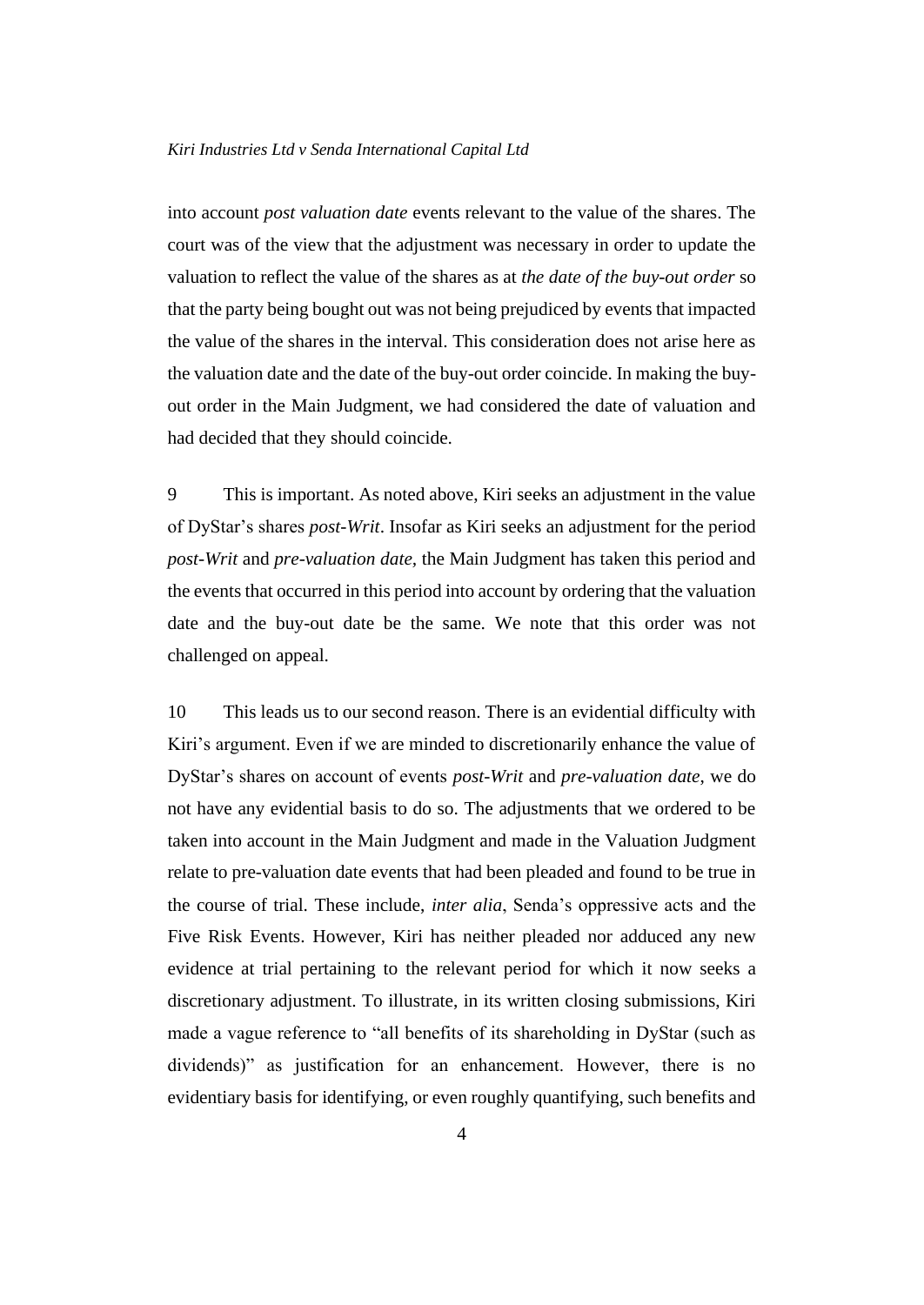dividends. These issues should have been pleaded and canvassed at trial, but they were not. We add that as regards the specific point on dividends, we do not accept Kiri's implied suggestion that the dividends that it did not receive in the relevant period would *not* have contributed to DyStar's valuation. The monies that were not paid out as dividends were left with DyStar to be used as working capital. As such, they would have contributed to its valuation. Kiri has not proven otherwise. We therefore have serious concerns that any enhancement made on the basis of such "dividends" would be a form of double compensation.

11 In contrast, in previous cases where the court awarded a discretionary enhancement to share value, there was a clear evidential basis. In *Yeo*, the Court of Appeal found that the discretionary adjustment made by the judge below was grounded in the evidence adduced at trial. The court noted at [73] that:

In this case, the learned judge had considered all the relevant factors including the projections of the merchant bankers when the company sought listing on the SES in 1990 as well as the economy of Singapore. He was of the view that it was "abundantly clear" that Yeo had suffered unjustly under Poon's oppression and decided to make an adjustment to the share price. In our view, the learned judge did not err in doing so.

12 It is therefore clear to us that there is no basis to impose a discretionary adjustment *pegged to the statutory default interest rate of 5.33%*. This is an arbitrary figure, and Kiri has not substantiated the application of this rate of enhancement.

13 The third reason is that Kiri has not provided a cut-off date for the enhancement it seeks. As noted earlier, while Kiri has asked for the enhancement to begin running from the date of the Writ, it does not say when the uplift should cease. Insofar as Kiri seeks an enhancement for the period *after*  the date of the buy-out order, it is effectively a back-door attempt to seek post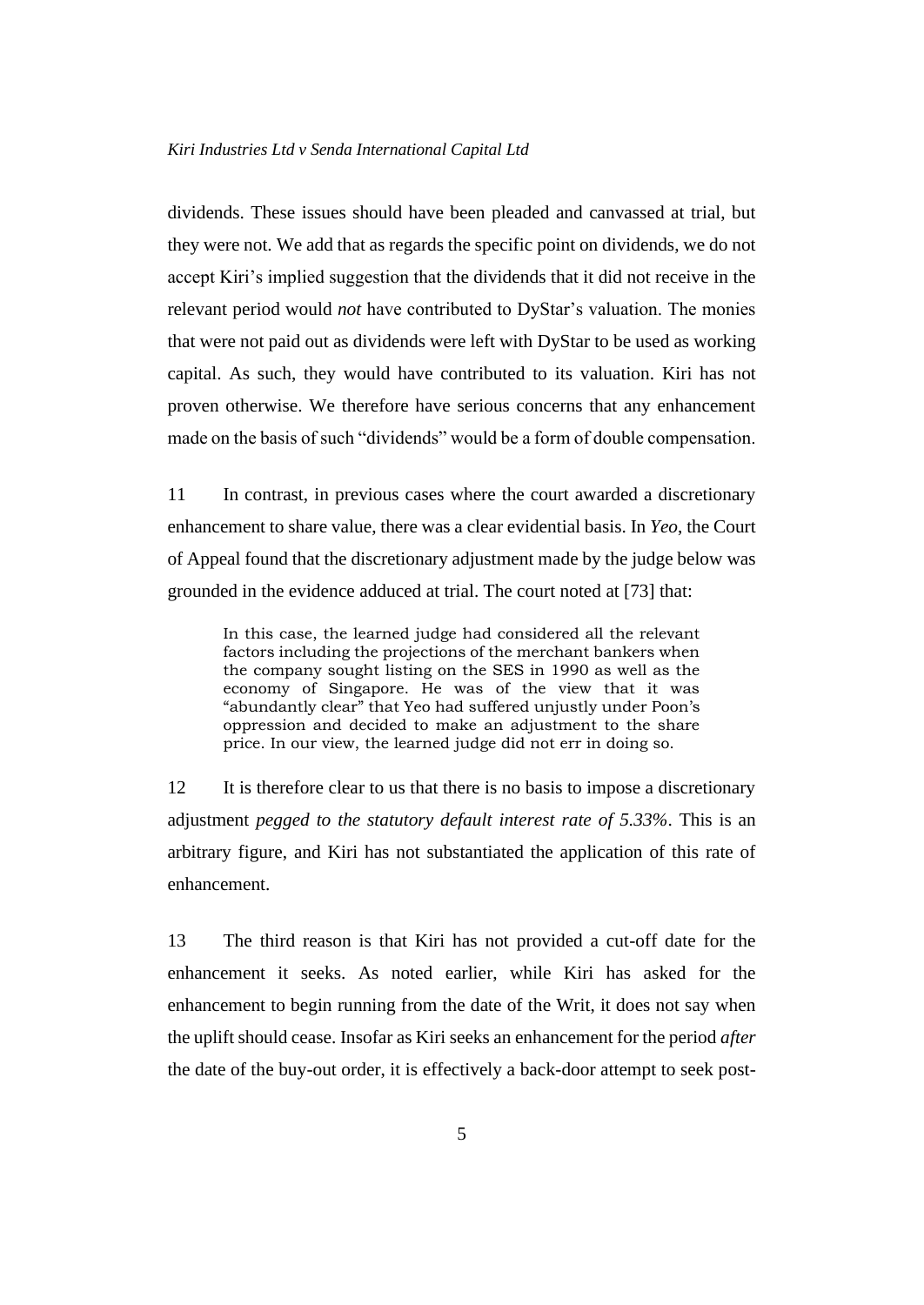judgment interest, which we cannot award for the same reasons as pre-judgment interest. Such interest is only awardable on "debts or damages": *Yeo* at [41] and *Lim* at [95].

14 Fourth and finally, if the uplift Kiri seeks is treated as an enhancement in the value of DyStar's shares, the point is *res judicata*. As noted above, it ought to have been canvassed, and tested at trial, before the Main Judgment was released. This ties in with the point we have made on the dearth of evidence supporting Kiri's argument. Also, as noted above, Kiri ought to have challenged the valuation date on appeal, but did not do so.

15 For these cumulative reasons, we decline to impose any discretionary enhancement on DyStar's share value.

## **Second issue in Kiri's letter**

16 On the second issue Kiri raises in its letter dated 25 January 2021, this is a question that will be dealt with in the enforcement stage. We simply note that it is open to Kiri to apply for the appropriate relief if Senda fails to perform the buy-out order that was ordered in the Main Judgment.

Kannan Ramesh Roger Giles Anselmo Reyes Judge International Judge International Judge